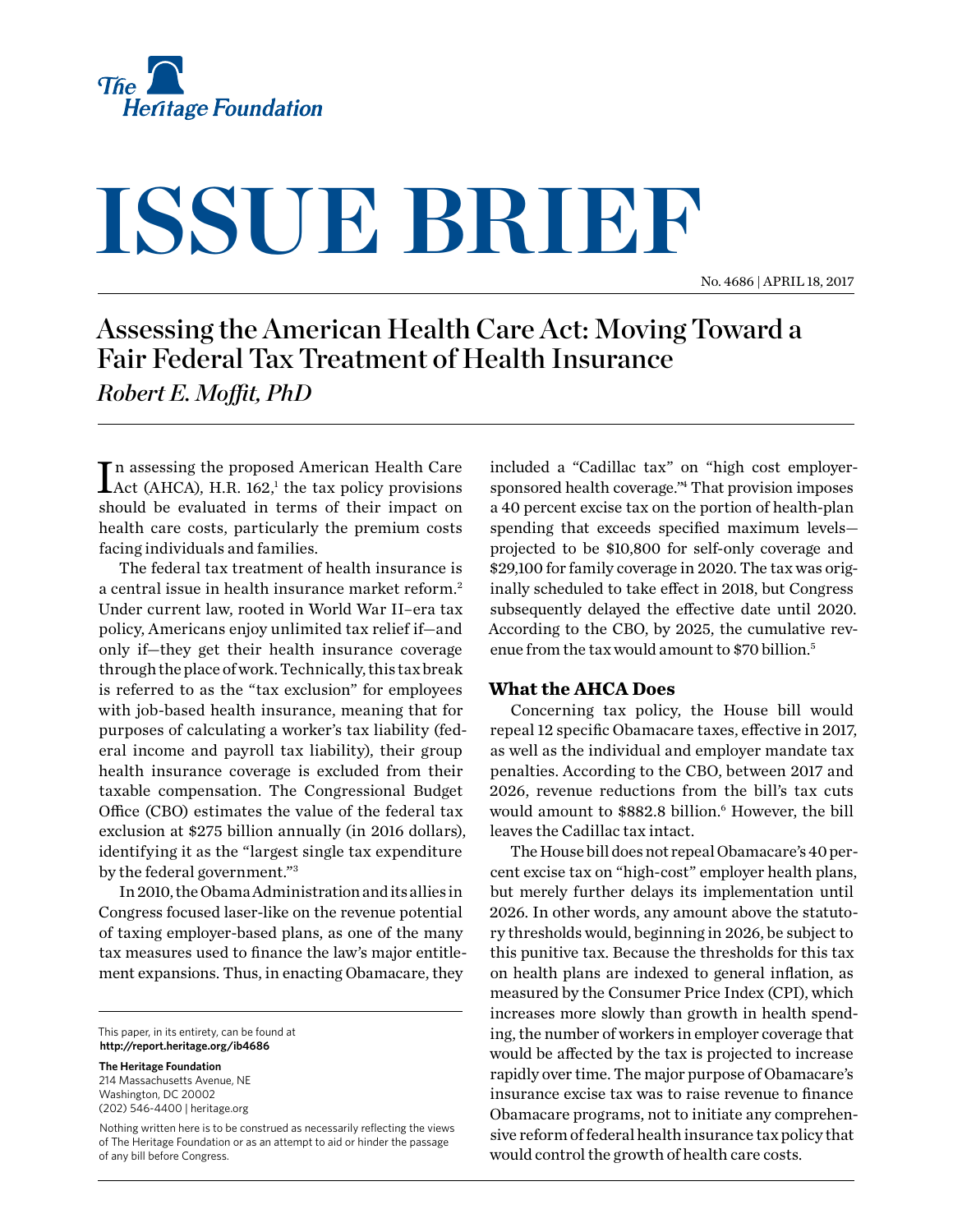Furthermore, the AHCA does not address the inequitable and inefficient federal tax treatment of health insurance, especially the tax exclusion. The federal tax exclusion on insurance is the major policy-driven contributor to increased cost growth. The CBO notes that it contributes to increased health care spending because the "open-ended" tax break encourages people to enroll in health plans that cover a large number of medical services while encouraging employees to pay "a smaller share of the costs."7 In short, it drives over-insurance, and thus the excessive reliance on third-party payment for medical services.

The fact that current federal tax policy is a systemic driver of health insurance costs is attested to by independent analysts and top economists across the political spectrum.8 Because it is offered only to those who obtain health insurance through their place of work, this federal tax policy also undermines portability of coverage, and contributes to the opacity of health care costs. It is inefficient and regressive in its application to American workers and their families, and it profoundly distorts the health insurance markets and directly undercuts consumer choice and competition. Thus, the retention of current law has a major negative impact on the health care sector of the economy.

In an earlier draft of the AHCA in February, House leaders proposed to repeal the unpopular Cadillac tax and replace it with a cap on the unlimited tax exclusion on employer-sponsored health insurance. This would have been a major contribution to health care cost control. As Dr. Hanming Fang, professor of economics at the University of Pennsylvania, observes, "A cap would be designed to incentivize workers to select plans that offer fewer benefits and include more cost-sharing, which economists generally endorse because cost-sharing helps to reduce unnecessary health care spending, *which in turn could drive down costs throughout the entire system*."9 (Emphasis added.)

Capping the exclusion would, over time, also generate a substantial portion of revenue, and help achieve the longtime conservative goal of establishing a competitive, consumer-driven market for health insurance through the provision of individual tax relief for persons who do not, and cannot, get health insurance at their place of work. As an illustrative example: The CBO has previously scored different versions of the cap on the exclusion, with different 10-year revenue estimates, ranging from \$193 billion to  $$476$  billion.<sup>10</sup> Capping the exclusion, as Congress caps every other employee tax-favored benefit, would also be less disruptive than implementing the Cadillac tax. Additionally, it would be more equitable, efficient, and would make the overall legislative product less expensive.

The version of the House bill unveiled on March 6, 2017, dropped the proposed cap on the tax exclusion and kept the Cadillac tax, rescheduling its imple-

- 6. Congressional Budget Office, "Cost Estimate of the American Health Care Act," Tables 2 and 3, March 13, 2017, <https://www.cbo.gov/publication/52486> (accessed April 17, 2017).
- 7. Congressional Budget Office, "Options for Reducing the Deficit: 2017–2026," p. 271.
- 8. Grace Marie Arnett, ed., *Empowering Health Care Consumers Through Tax Reform* (Ann Arbor, MI: University of Michigan Press, 1999). See also, Joseph R. Antos and James C. Capretta," Republicans Should Take the Time Necessary to Improve the American Health Care Act," American Enterprise Institute, March 10, 2017, [https://www.aei.org/publication/republicans-should-take-the-time-necessary-to-improve-the](https://www.aei.org/publication/republicans-should-take-the-time-necessary-to-improve-the-american-health-care-act/%20)[american-health-care-act/](https://www.aei.org/publication/republicans-should-take-the-time-necessary-to-improve-the-american-health-care-act/%20) (accessed April 17, 2017).
- 9. Hanming Fang, "The Economic Realities of Replacing the Affordable Care Act," Penn Wharton Public Policy Initiative *Issue Brief* Vol. 5, No. 3 (March 2017), p. 7,<https://publicpolicy.wharton.upenn.edu/live/files/271-a> (accessed April 17, 2017).
- 10. Congressional Budget Office, "Options for Reducing the Deficit: 2017–2026," p. 269.

<sup>1.</sup> The American Health Care Act of 2017,<https://www.gpo.gov/fdsys/pkg/BILLS-115hr1628rh/pdf/BILLS-115hr1628rh.pdf>(accessed April 17, 2017).

<sup>2.</sup> Edmund Haislmaier, Robert E. Moffit, and Alyene Senger, "Fairness in the Federal Tax Treatment of Health Insurance: The Linchpin of Real Reform," Heritage Foundation *Issue Brief*, No. 4659, February 24, 2017, [http://www.heritage.org/sites/default/files/2017-02/IB4659\\_0.pdf.](http://www.heritage.org/sites/default/files/2017-02/IB4659_0.pdf)

<sup>3.</sup> Congressional Budget Office, Options for Reducing the Deficit: 2017–2026, December 2016, <https://www.cbo.gov/sites/default/files/114th-congress-2015-2016/reports/52142-budgetoptions2.pdf>(accessed April 17, 2017).

<sup>4.</sup> 26 U.S. Code § 4980I.

<sup>5.</sup> Congressional Budget Office, "Private Health Insurance Premiums and Federal Policy," February 11, 2016, [https://www.cbo.gov/sites/default/](https://www.cbo.gov/sites/default/files/114th-congress-2015-2016/reports/51130-Health_Insurance_Premiums.pdf) [files/114th-congress-2015-2016/reports/51130-Health\\_Insurance\\_Premiums.pdf](https://www.cbo.gov/sites/default/files/114th-congress-2015-2016/reports/51130-Health_Insurance_Premiums.pdf) (accessed April 17, 2017).